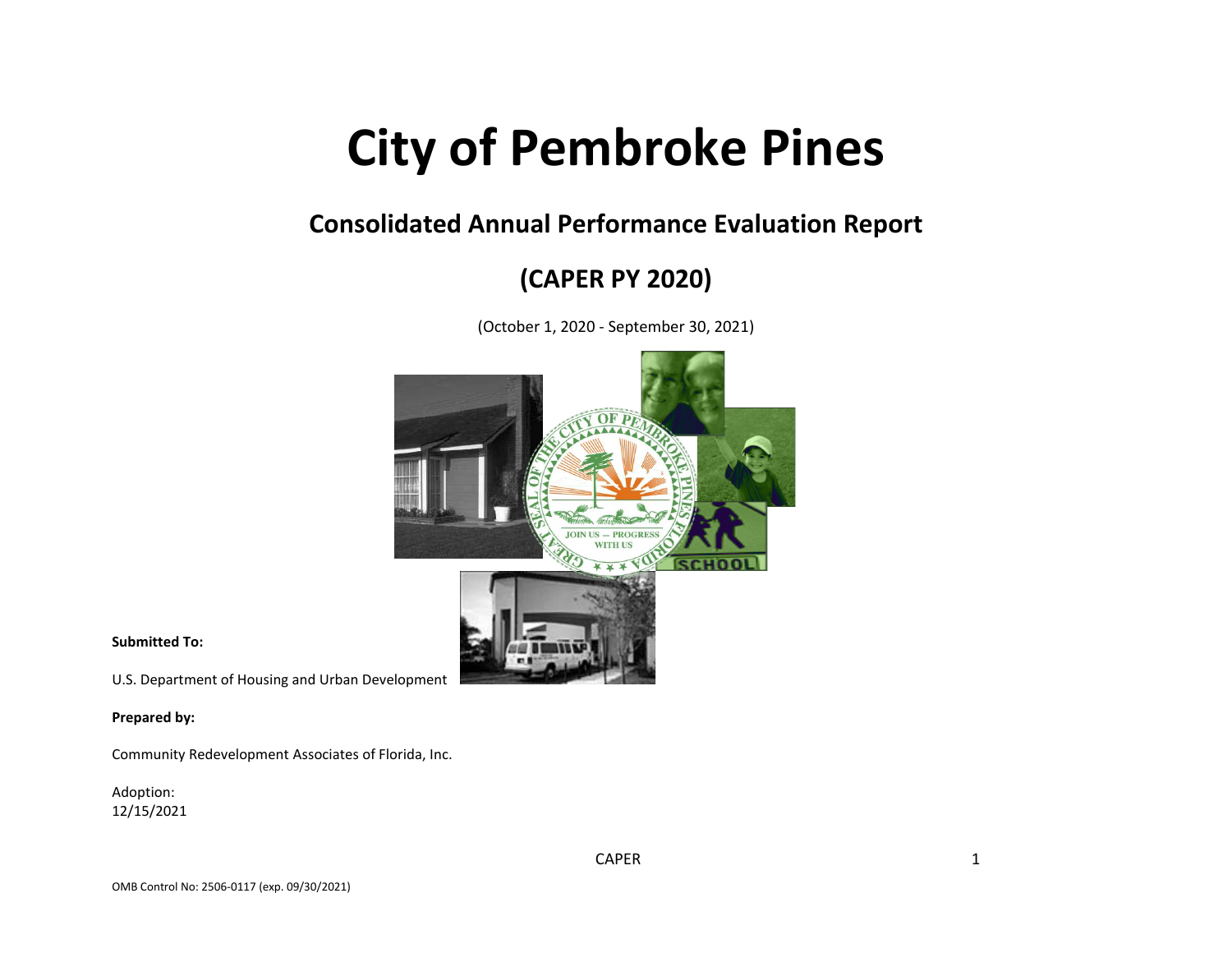#### **CR-05 - Goals and Outcomes**

#### **Progress the jurisdiction has made in carrying out its strategic plan and its action plan. 91.520(a)**

This could be an overview that includes major initiatives and highlights that were proposed and executed throughout the program year.

The CAPER PY 2020 outlines the City of Pembroke Pines performance relative to the expenditure of Community Development Block Grant (CDBG), State Housing Initiative Plan (SHIP) and HOME Investment Partnership (HOME) program funds to accomplish the goals stated in it's Consolidated Plan/Annual Action Plan and the Local Housing Assistance Plan (LHAP). City's 2008 Annual Action Plan NSP funding was in response to the housing foreclosure and economic crisis impacting the nation. This year's CAPER will show ongoing discussion to re-allocate remaining NSP funds. NSP funds are being tracked separately, but expenditure data is included in the CAPER for informational purposes.

**Comparison of the proposed versus actual outcomes for each outcome measure submitted with the consolidated plan and explain, if applicable, why progress was not made toward meeting goals and objectives. 91.520(g)** Categories, priority levels, funding sources and amounts, outcomes/objectives, goal outcome indicators, units of measure, targets, actual outcomes/outputs, and percentage completed for each of the grantee's program year goals.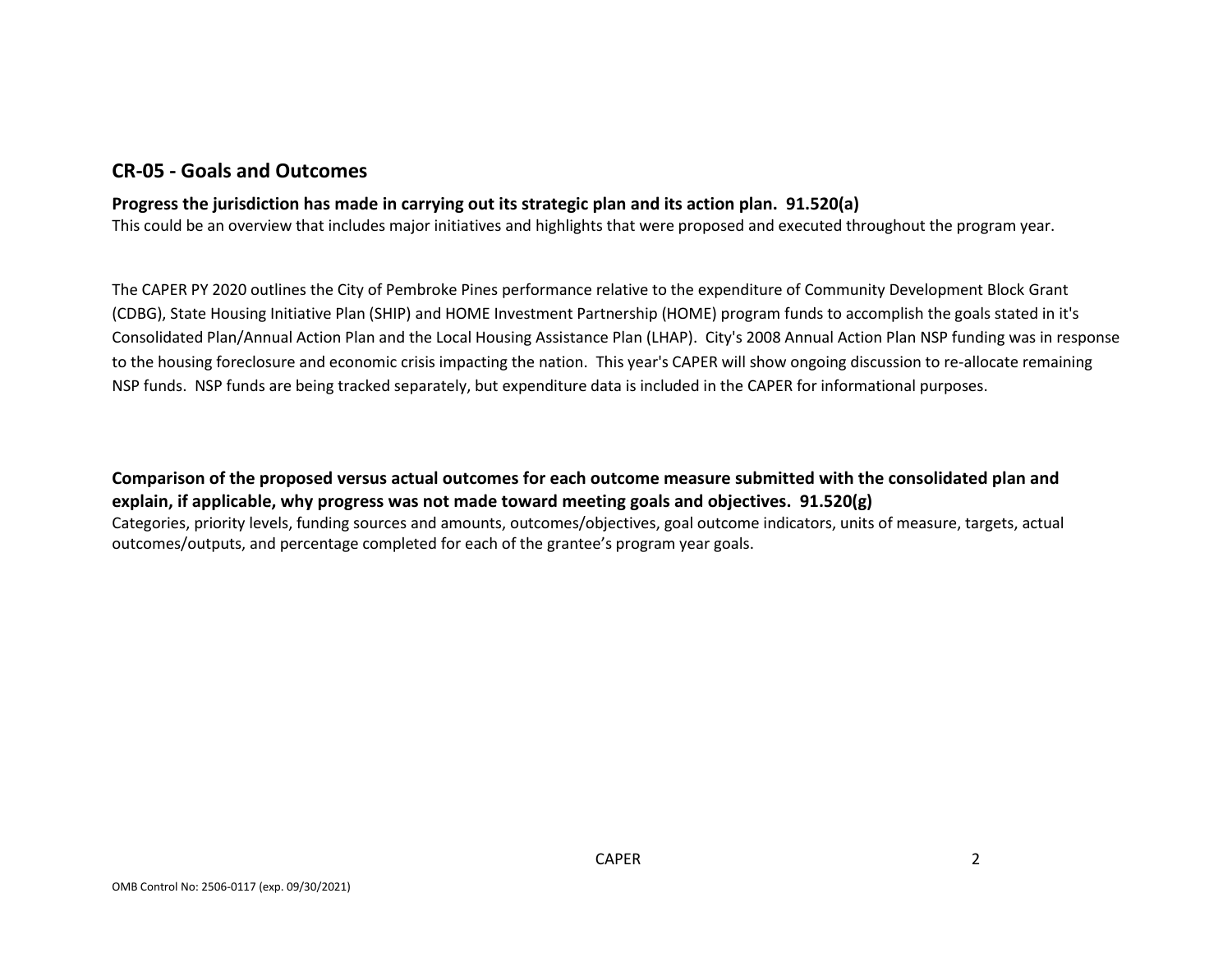| Goal                                      | Category                                | Source /<br><b>Amount</b>             | Indicator                                                                                                     | Unit of<br><b>Measure</b>     | <b>Expected</b><br><b>Strategic</b><br>Plan | Actual-<br><b>Strategic</b><br>Plan | Percent<br>Complete | <b>Expected</b><br>Program<br>Year | Actual-<br>Program<br>Year | Percent<br>Complete |
|-------------------------------------------|-----------------------------------------|---------------------------------------|---------------------------------------------------------------------------------------------------------------|-------------------------------|---------------------------------------------|-------------------------------------|---------------------|------------------------------------|----------------------------|---------------------|
| Infrastructure<br>Improvements            | Non-Housing<br>Community<br>Development | CDBG:<br>\$319,858                    | Public Facility or<br>Infrastructure<br>Activities other<br>than<br>Low/Moderate<br>Income Housing<br>Benefit | Persons<br>Assisted           | 2500                                        | 0                                   | 0.00%               | 500                                | 345                        | 69.00%              |
| Maintain City's<br>Affordable Stock       | Affordable<br>Housing                   | CDBG:<br>\$272,455                    | Homeowner<br>Housing<br>Rehabilitated                                                                         | Household<br>Housing<br>Unit  | 17                                          | 5                                   | 29.41%              | 3                                  | 5                          | 166.67%             |
| Promote<br>Economic<br>Opportunity        | Non-Housing<br>Community<br>Development | CDBG:<br>\$10,000                     | <b>Businesses</b><br>assisted                                                                                 | <b>Businesses</b><br>Assisted | 5                                           | $\pmb{0}$                           | 0.00%               | $\mathbf{1}$                       | $\pmb{0}$                  | 0.00%               |
| Promote<br>Homeownership<br>Affordability | Affordable<br>Housing                   | CDBG:<br>\$0.00<br>HOME:<br>\$223,074 | <b>Direct Financial</b><br>Assistance to<br>Homebuyers                                                        | Households<br>Assisted        | 25                                          | $\pmb{0}$                           | 0.00%               | 5                                  | $\pmb{0}$                  | 0.00%               |
| Public/Supportive<br><b>Services</b>      | Non-Housing<br>Community<br>Development | CDBG:<br>\$138,995                    | Public service<br>activities other<br>than<br>Low/Moderate<br><b>Income Housing</b><br><b>Benefit</b>         | Persons<br>Assisted           | 5000                                        | 0                                   | 0.00%               | 1000                               | 11,730                     | 235.00%             |

**Table 1 - Accomplishments – Program Year & Strategic Plan to Date**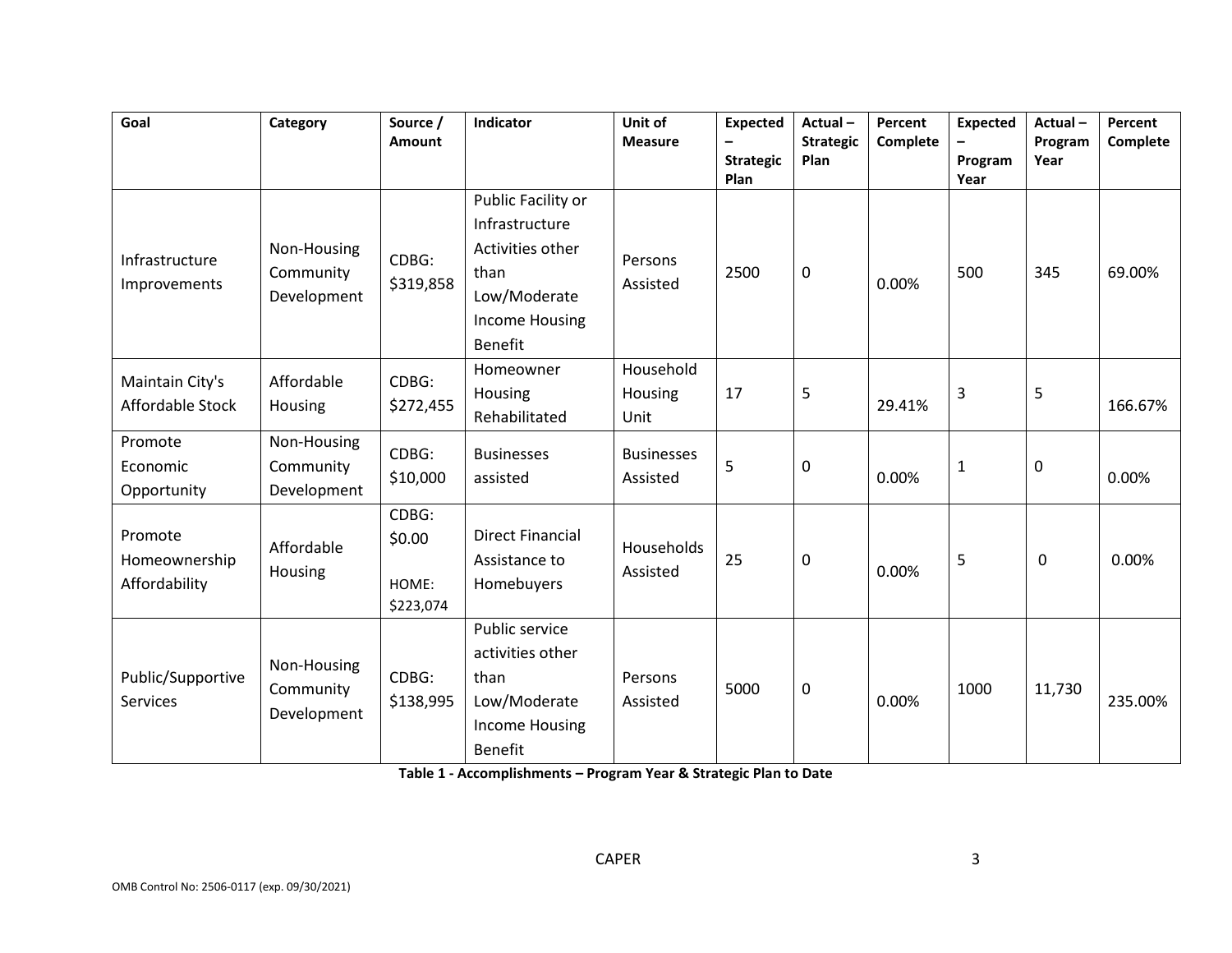## **Assess how the jurisdiction's use of funds, particularly CDBG, addresses the priorities and specific objectives identified in the plan, giving special attention to the highest priority activities identified.**

The City's highest priority needs continue to be reducing housing cost burdens for low to moderate income households. The City's home repair and purchase assistance programs are designed to address these needs, increasing the affordability of safe and decent housing while maintaining the City's affordable housing stock. As CDBG funds are limited, the City leverages these programs with the state and local funding to ensure the greatest number of households assisted. This goal was accomplished this year with the completion of 5 home repair assistance projects and 1 previously acquired property. The 5 projects include; (0) HOME Residential Rehabilitation, (5) SHIP Residential Rehabilitation, (0) SHIP Purchase Assistance, (1) NSP Acquisition/Rehabilitation that was previously purchased and will be made available for resale. The City has also identified public/supportive services as a priority to address non-housing community development needs.

The Senior Transportation Program and Demographics of clients served totaled 11,730 of that (345) were unduplicated to Pembroke Pines Senior Citizens.

The Senior Center Parking lot is complete. There are on-going window replacements at the Senior Center. Additional projects will begin shortly to Senior Residences.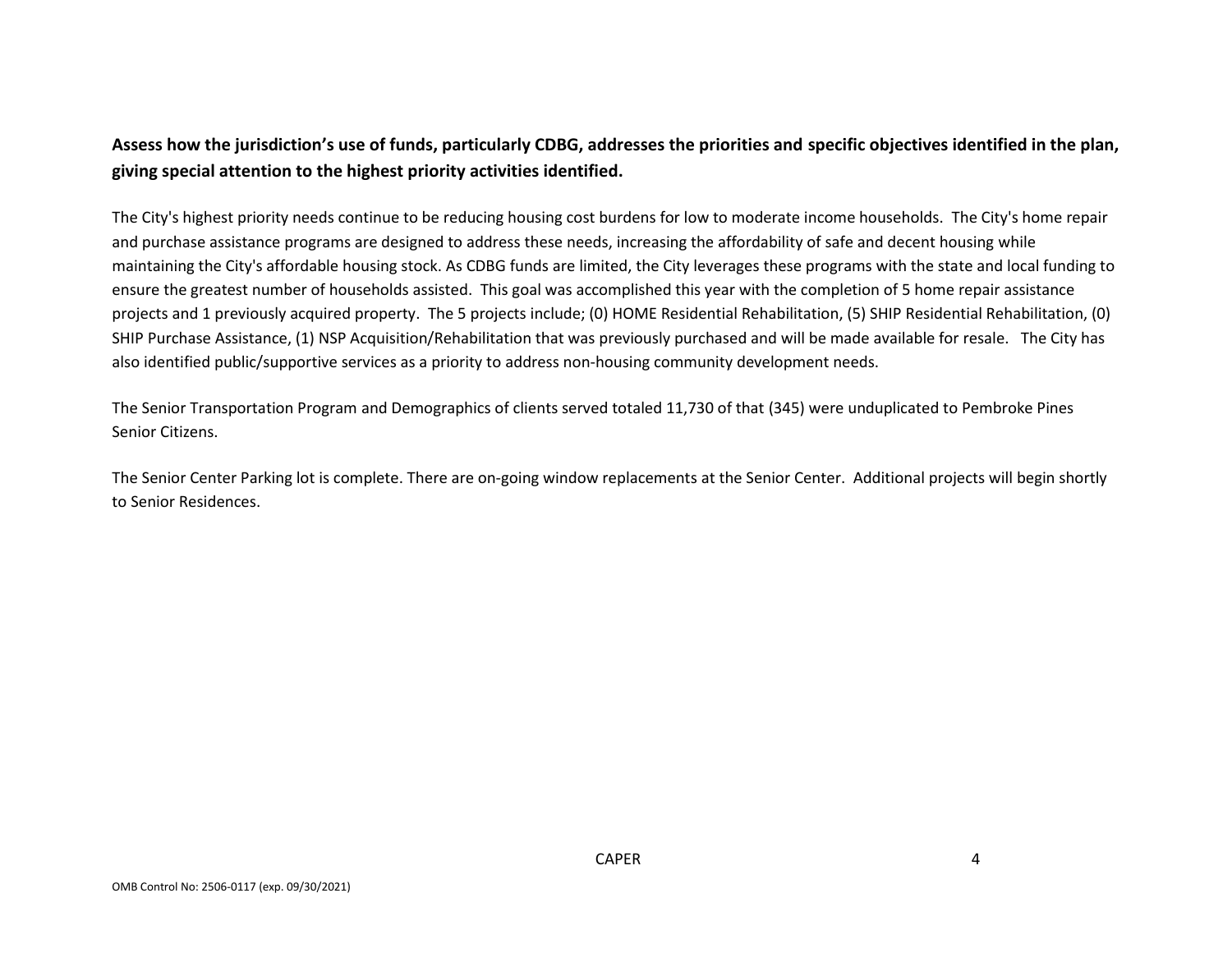## **CR-10 - Racial and Ethnic composition of families assisted**

**Describe the families assisted (including the racial and ethnic status of families assisted). 91.520(a)** 

|                                           | <b>CDBG</b> |
|-------------------------------------------|-------------|
| White                                     |             |
| <b>Black or African American</b>          |             |
| Asian                                     |             |
| American Indian or American Native        |             |
| Native Hawaiian or Other Pacific Islander |             |
| <b>Total</b>                              |             |
| Hispanic                                  |             |
| Not Hispanic                              |             |

#### **Table 2 – Table of assistance to racial and ethnic populations by source of funds**

#### **Narrative**

- There were no households assisted with CDBG funds in PY 2020.
- The racial/ethnic composition of those assisted through HOME during FY 2020 is as follows: (0) Black, (0) White and (0) other multi-cultural households. (0) Households were of Hispanic ethnicity. Of those assisted, (0) household was in the very low/low-income (31-50% AMI) category and (0) households were in the moderate (51 - 80% AMI) category. (0) Elderly and (0) Disabled households were assisted.
- The racial/ethnic composition of those assisted through SHIP PY 2020 is as follows: (1) Black, (4) White and (0) other multi-cultural. (4) Households were of Hispanic ethnicity and (1) households were of Non-Hispanic ethnicity. (2) Elderly households were assisted. (1) Disabled households were assisted. Of those assisted, (0) household was in the extremely low income (0- 30% AMI) category, (2) households were in the very low-income (31-50% AMI) category, (2) households were in the low-income (51-80% AMI) category, and (1) households were in the moderate (81-120% AMI) category.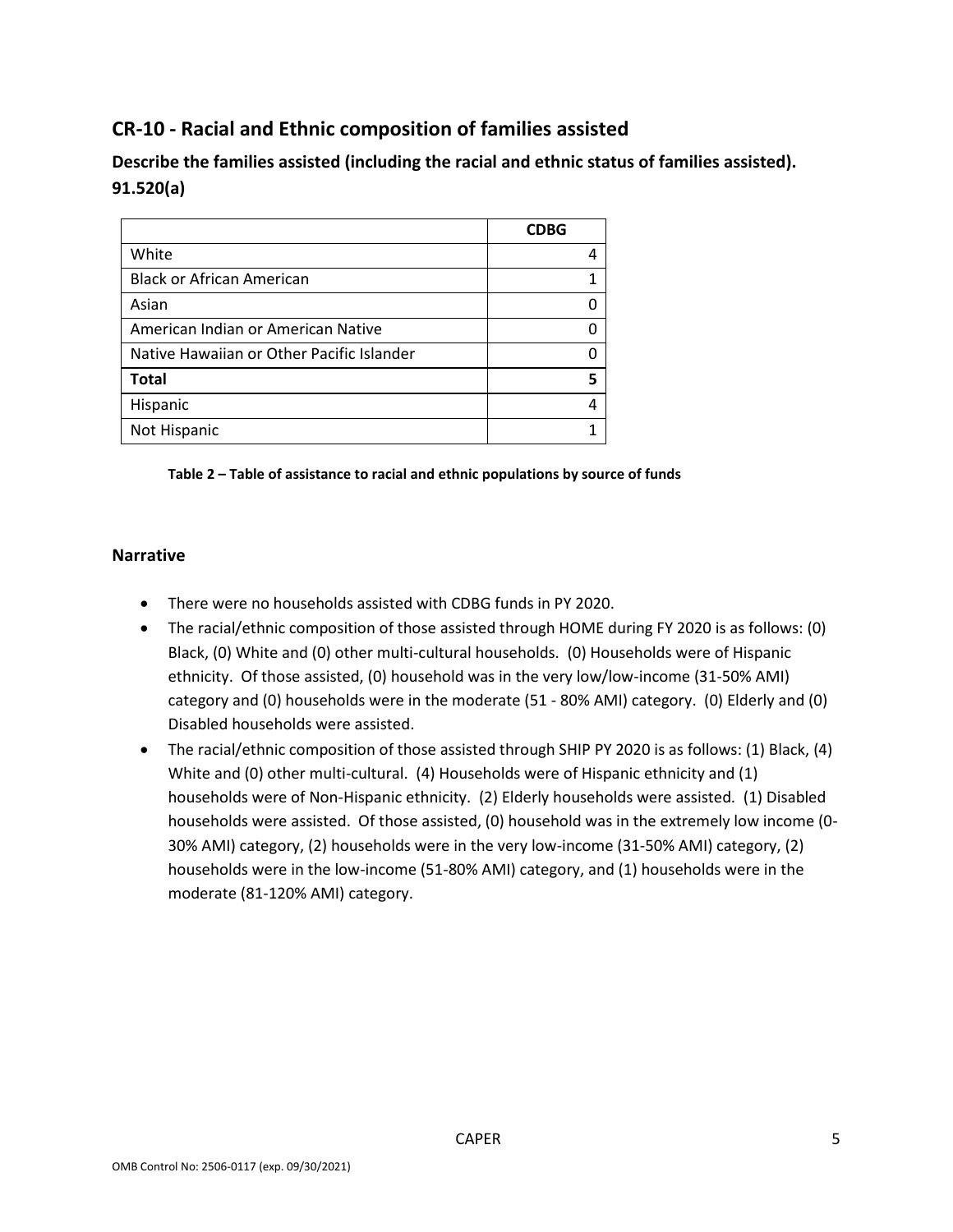## **CR-15 - Resources and Investments 91.520(a)**

| <b>Source of Funds</b> | Source           | <b>Resources Made</b> | <b>Amount Expended</b>     |  |
|------------------------|------------------|-----------------------|----------------------------|--|
|                        |                  | Available             | <b>During Program Year</b> |  |
| <b>CDBG</b>            | public - federal | 926,495               | 494,102.37                 |  |
| <b>HOME</b>            | Public – federal | 223,074               | 3,162.73                   |  |
| <b>SHIP</b>            | Public – state   |                       | 379,283.27                 |  |
| <b>NSP</b>             | Public - federal | 6,729,117             | 13,452.74                  |  |

#### **Identify the resources made available**

**Table 3 - Resources Made Available**

#### **Narrative**

#### **CDBG**

For PY 2020, the City of Pembroke Pines was awarded **\$926,495.00** in CDBG funds. These funds were made available to the City by HUD on October 1, 2020. CDBG expenditures for Fiscal Year 2020 (10/1/2020-9/30/2021) totaled **\$494,102.37**

#### **HOME**

For PY 2020, the City of Pembroke Pines was awarded **\$223,074.00** in HOME funds from the Broward County HOME Consortium. HOME expenditures for Fiscal Year 2020 (10/1/2020-9/30/2021) totaled **\$3,162.73**

#### **SHIP**

A total of **\$0.00** in SHIP funds was made available by the Florida Housing Finance Corporation on July 1, 2020. SHIP expenditures for Fiscal Year 2020 (10/1/2020-9/30/2021) totaled **\$379,283.27**. Total expenditures include program income and funds from previous years.

#### **NSP**

A total of **\$6,729,117.00** in NSP funds was made available to the City in 2008. For PY 2020, the current NSP funds balance is **\$174,169.26,** the NSP1 and NSP3 expenditures (10/1/2020-9/30/2021) totaled **\$13,452.74.** 

#### **CDBG-CV**

A total of **\$1,400,676.00** in CDBG-CV funds was made available to the City in 2020. Expenditures from these funds for Fiscal Year 2020 (10/1/2020-9/30/2021) totaled **\$52,091.89**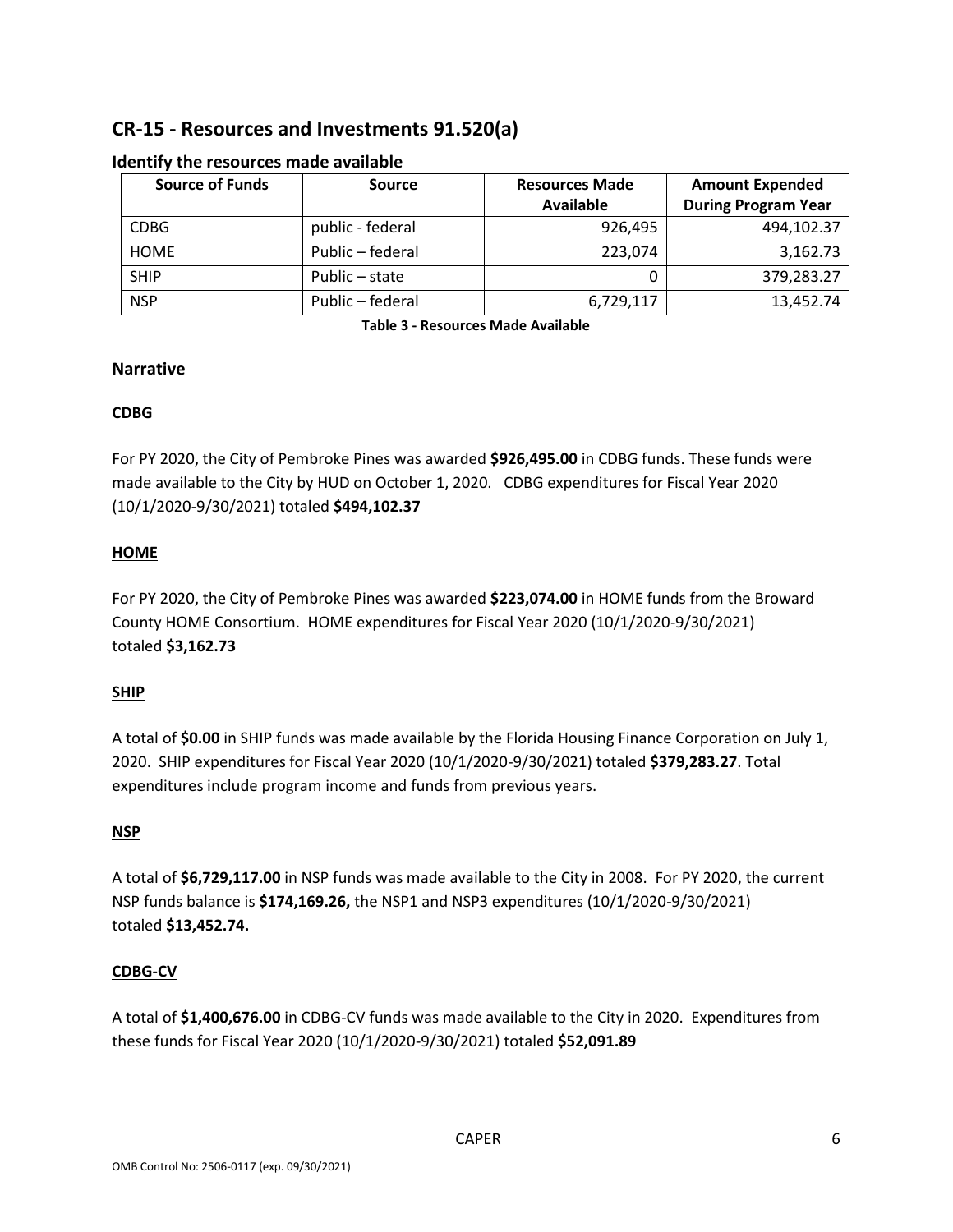**CRF**

A total of **\$1,056,000.00** in CRF funds was made available to the City in 2020 for Emergency Rental and Mortgage Assistance payments from State of Florida. Expenditures from these funds for the period of allocation (7/1/2020-12/30/2020) totaled **\$959,667.38**

| <b>Target Area</b>          | <b>Planned Percentage</b><br>of Allocation | <b>Actual Percentage of</b><br><b>Allocation</b> | <b>Narrative Description</b> |
|-----------------------------|--------------------------------------------|--------------------------------------------------|------------------------------|
| Tract# 1101.00 Block        |                                            |                                                  |                              |
| Group 3                     |                                            |                                                  |                              |
| Tract# 1103.01 Block        |                                            |                                                  |                              |
| Group 1                     |                                            |                                                  |                              |
| <b>Tract# 1103.08 Block</b> |                                            |                                                  |                              |
| Group 3                     |                                            |                                                  |                              |
| Tract# 1103.11 Block        |                                            |                                                  |                              |
| Group 2                     |                                            |                                                  |                              |
| Tract# 1103.12 Block        |                                            |                                                  |                              |
| Group 4                     |                                            |                                                  |                              |
| Tract# 1103.13 Block        |                                            |                                                  |                              |
| Group 2                     |                                            |                                                  |                              |
| Tract# 1103.13 Block        |                                            |                                                  |                              |
| Group 3                     |                                            |                                                  |                              |
| Tract# 1103.34 Block        |                                            |                                                  |                              |
| Group 1                     |                                            |                                                  |                              |
| Tract# 1103.35 Block        |                                            |                                                  |                              |
| Group 1                     |                                            |                                                  |                              |
| Tract# 1103.35 Block        |                                            |                                                  |                              |
| Group 2                     |                                            |                                                  |                              |
| Tract# 1103.35 Block        |                                            |                                                  |                              |
| Group 3                     |                                            |                                                  |                              |
| Tract# 1103.35 Block        |                                            |                                                  |                              |
| Group 4                     |                                            |                                                  |                              |
| Tract# 1103.36 Block        |                                            |                                                  |                              |
| Group 2                     |                                            |                                                  |                              |
| Tract# 1103.37 Block        |                                            |                                                  |                              |
| Group 1                     |                                            |                                                  |                              |
| Tract# 1103.37 Block        |                                            |                                                  |                              |
| Group 2                     |                                            |                                                  |                              |

**Identify the geographic distribution and location of investments**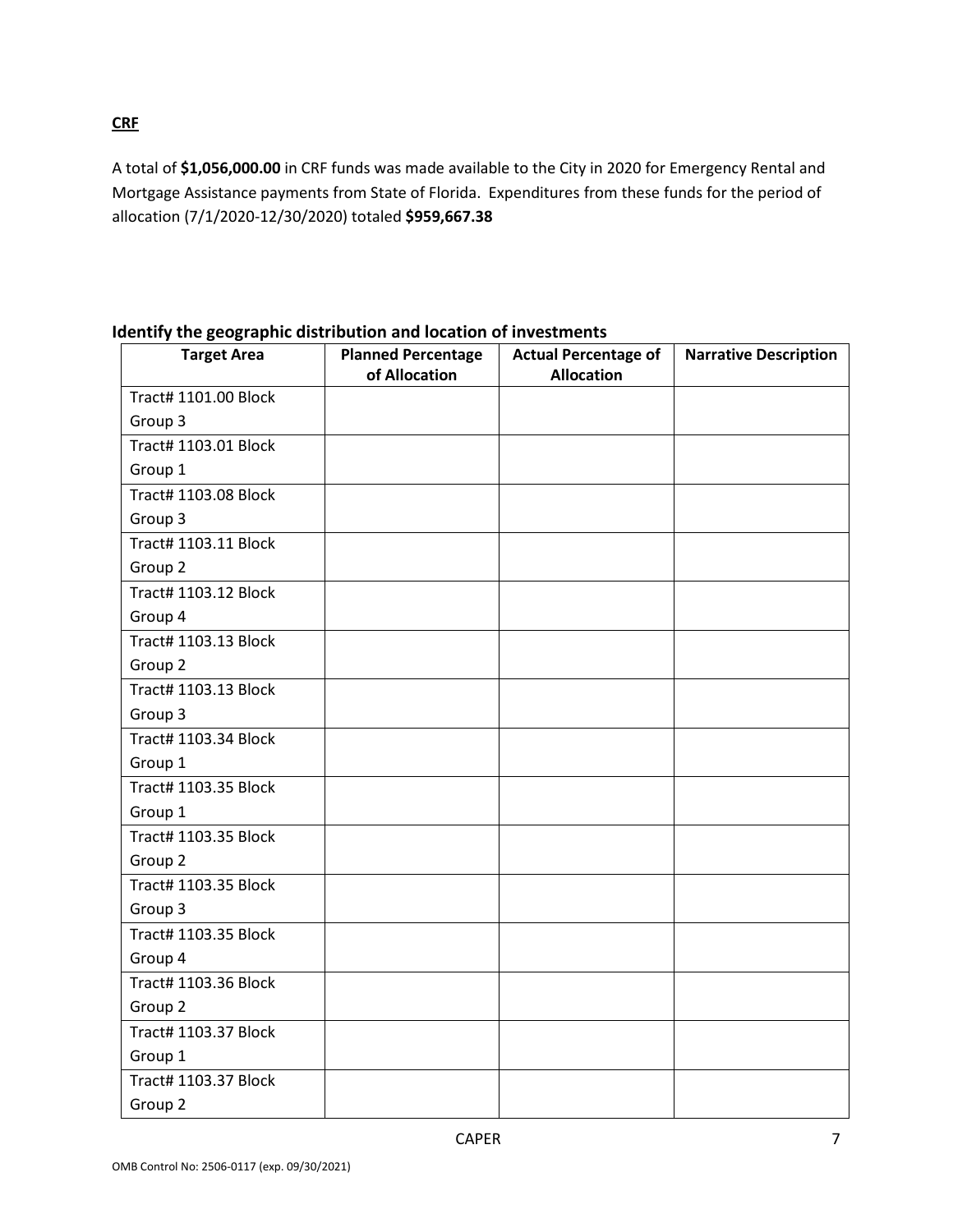| Tract# 1103.40 Block |  |  |
|----------------------|--|--|
| Group 2              |  |  |
| Tract# 1103.40 Block |  |  |
| Group 3              |  |  |
| Tract# 1103.40 Block |  |  |
| Group 4              |  |  |
| Tract# 1103.41 Block |  |  |
| Group 2              |  |  |



#### **Narrative**

#### **Residential Rehabilitation**

**Geographically Planned:** Low and Moderate Income Households - Citywide.

**Actual Geographical Area:** Low and Moderate Income Households - Citywide.

#### **Purchase Assistance**

**Geographically Planned:** Low and Moderate Income Households - Citywide.

**Actual Geographical Area:** Low and Moderate Income Households - Citywide.

The City of Pembroke Pines residential rehabilitation and purchase assistance programs are citywide to promote housing choice in the home-buying process and to expand assistance to the greatest number of people who require assistance.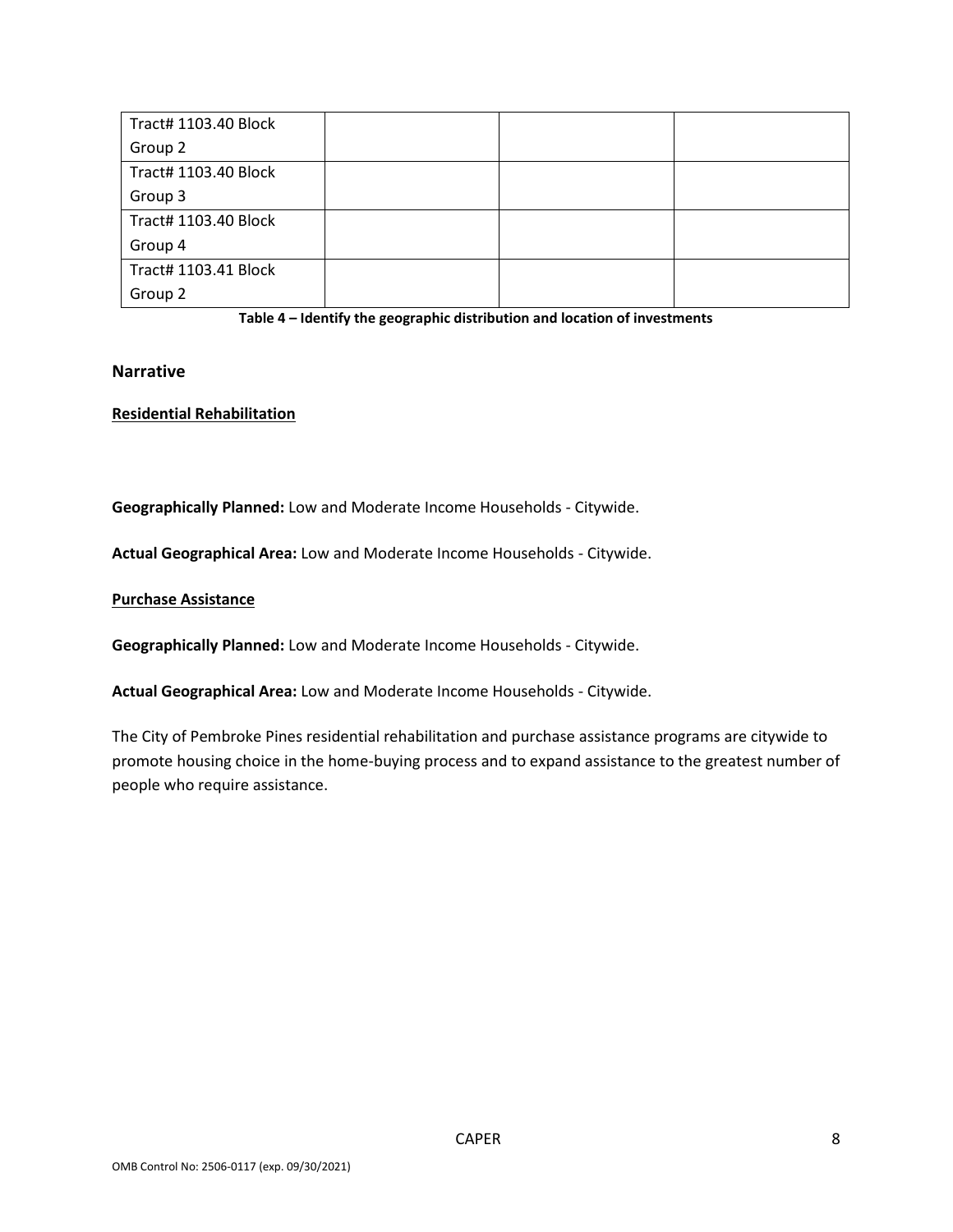#### **Leveraging**

**Explain how federal funds leveraged additional resources (private, state and local funds), including a description of how matching requirements were satisfied, as well as how any publicly owned land or property located within the jurisdiction that were used to address the needs identified in the plan.**

Leveraging continued to be a tool used by the City to better meet the needs of its low-andmoderate-income persons by increasing the total number of dollars available for housing projects. As a SHIP grantee, the City has been quite successful in leveraging CDBG dollars against SHIP dollars not only to increase the total dollars available for housing projects, but also to assist certain moderate-income persons under state income guidelines that would not be eligible under HUD's lower threshold for income eligibility.

HUD strongly encourages entitlement communities to leverage resources to maximize the impact of federal dollars. Not only does the City of Pembroke Pines leverage CDBG dollars with SHIP and HOME dollars, it also supports initiatives through general revenue, other grant programs and a \$100 million bond program for community development type initiatives.

The City's Senior Transportation Program is part of a multi-million dollar comprehensive senior program offered by the City of Pembroke Pines.

It has always been the City's intent to utilize federal dollars to help meet the City's community development priorities that remain underserved in the City, particularly housing and maintaining its affordable housing stock.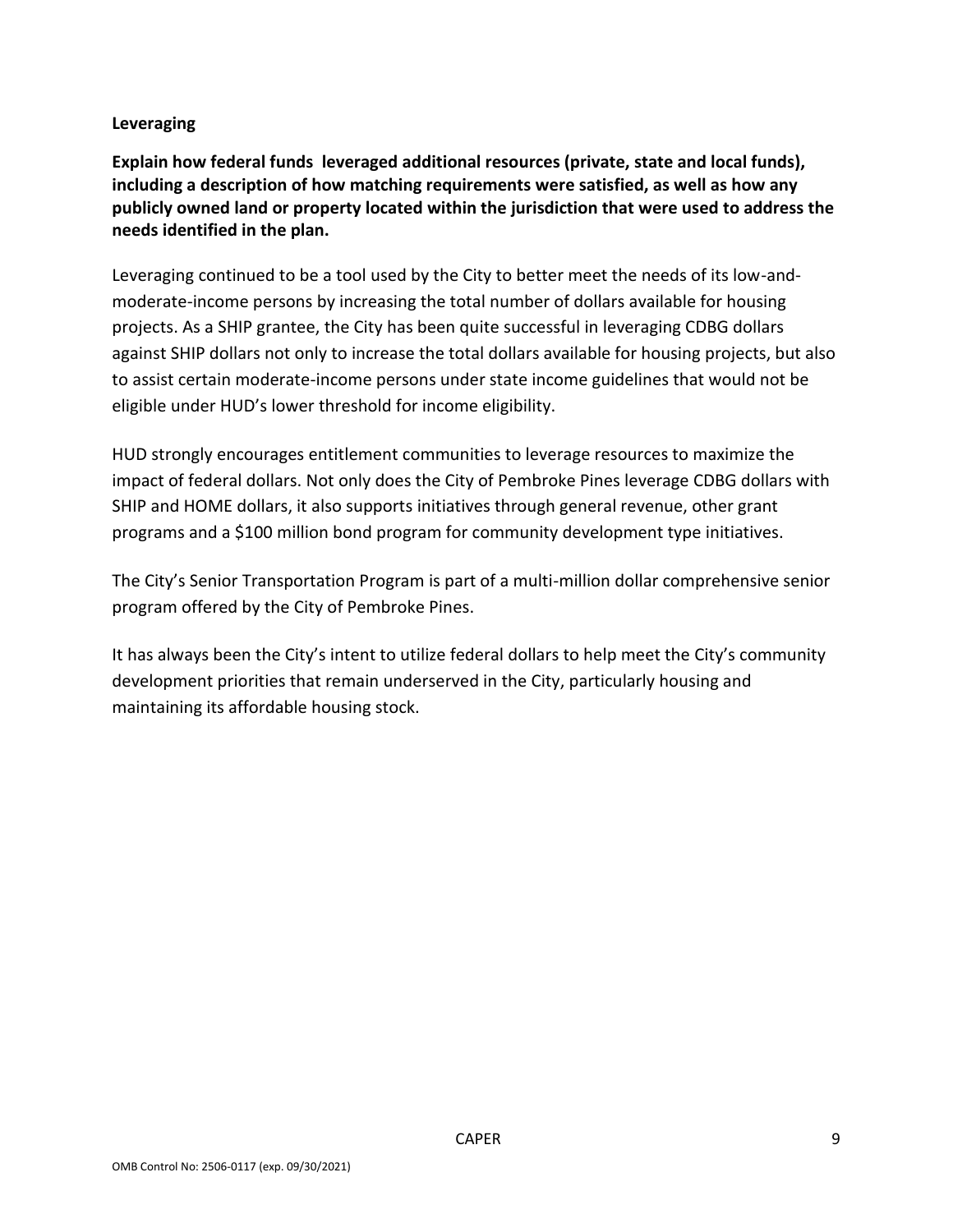## **CR-20 - Affordable Housing 91.520(b)**

**Evaluation of the jurisdiction's progress in providing affordable housing, including the number and types of families served, the number of extremely low-income, low-income, moderate-income, and middle-income persons served.**

|                                          | <b>One-Year Goal</b> | Actual |
|------------------------------------------|----------------------|--------|
| Number of Homeless households to be      |                      |        |
| provided affordable housing units        |                      |        |
| Number of Non-Homeless households to be  |                      |        |
| provided affordable housing units        |                      |        |
| Number of Special-Needs households to be |                      |        |
| provided affordable housing units        |                      |        |
| Total                                    | 0                    |        |

**Table 5 – Number of Households**

|                                        | <b>One-Year Goal</b> | Actual |
|----------------------------------------|----------------------|--------|
| Number of households supported through |                      |        |
| <b>Rental Assistance</b>               | 0                    |        |
| Number of households supported through |                      |        |
| The Production of New Units            | 0                    |        |
| Number of households supported through |                      |        |
| <b>Rehab of Existing Units</b>         | 3                    |        |
| Number of households supported through |                      |        |
| <b>Acquisition of Existing Units</b>   | 0                    |        |
| <b>Total</b>                           | 3                    |        |

**Table 6 – Number of Households Supported**

#### **Discuss the difference between goals and outcomes and problems encountered in meeting these goals.**

The City has seen a significant increase in households seeking assistance, and as a result, the City completed five (5) residential rehabilitation projects utilizing SHIP funds during the program year. The demand for purchase assistance remains high; however, increased market competition for properties affordable to low and to moderate income first-time homebuyers has increased the length of time it takes for buyers to enter into executed contracts. There are (0) purchase assistance applicants closed on properties utilizing SHIP funds during the Program Year.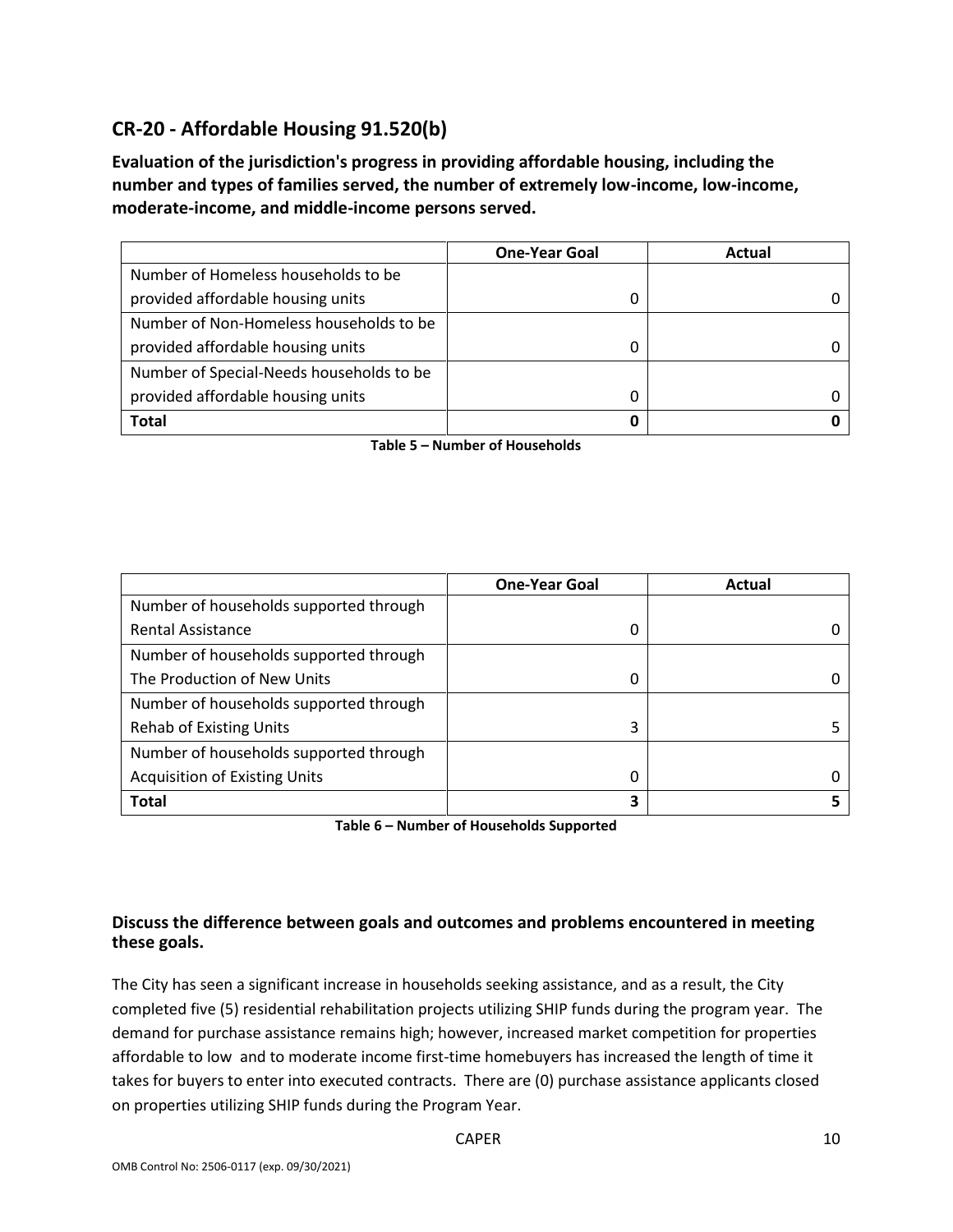#### **Discuss how these outcomes will impact future annual action plans.**

During the 2021 Program Year, the City will continue to pursue additional means to connect buyers with affordable residences and expand outreach to special need households.

**Include the number of extremely low-income, low-income, and moderate-income persons served by each activity where information on income by family size is required to determine the eligibility of the activity.**

| Number of Households Served | <b>CDBG Actual</b> | <b>HOME Actual</b> | <b>SHIP Actual</b> |
|-----------------------------|--------------------|--------------------|--------------------|
| <b>Extremely Low-income</b> |                    |                    |                    |
| Low-income                  |                    |                    |                    |
| Moderate-income             |                    |                    |                    |
| <b>Total</b>                |                    |                    |                    |

**Table 7 – Number of Households Served**

#### **Narrative Information**

There were no household assisted with CDBG funding during the PY 2020.

There were no household assisted with HOME funding during the PY 2020.

Of the households assisted with SHIP funding there were (0) household in the extremely low (0-30% AMI) level, two (2) households were in the very-low (31-50%) level, two (2) households were in the low (51-80% AMI) level and one (1) household was in the moderate (81-120% AMI) level.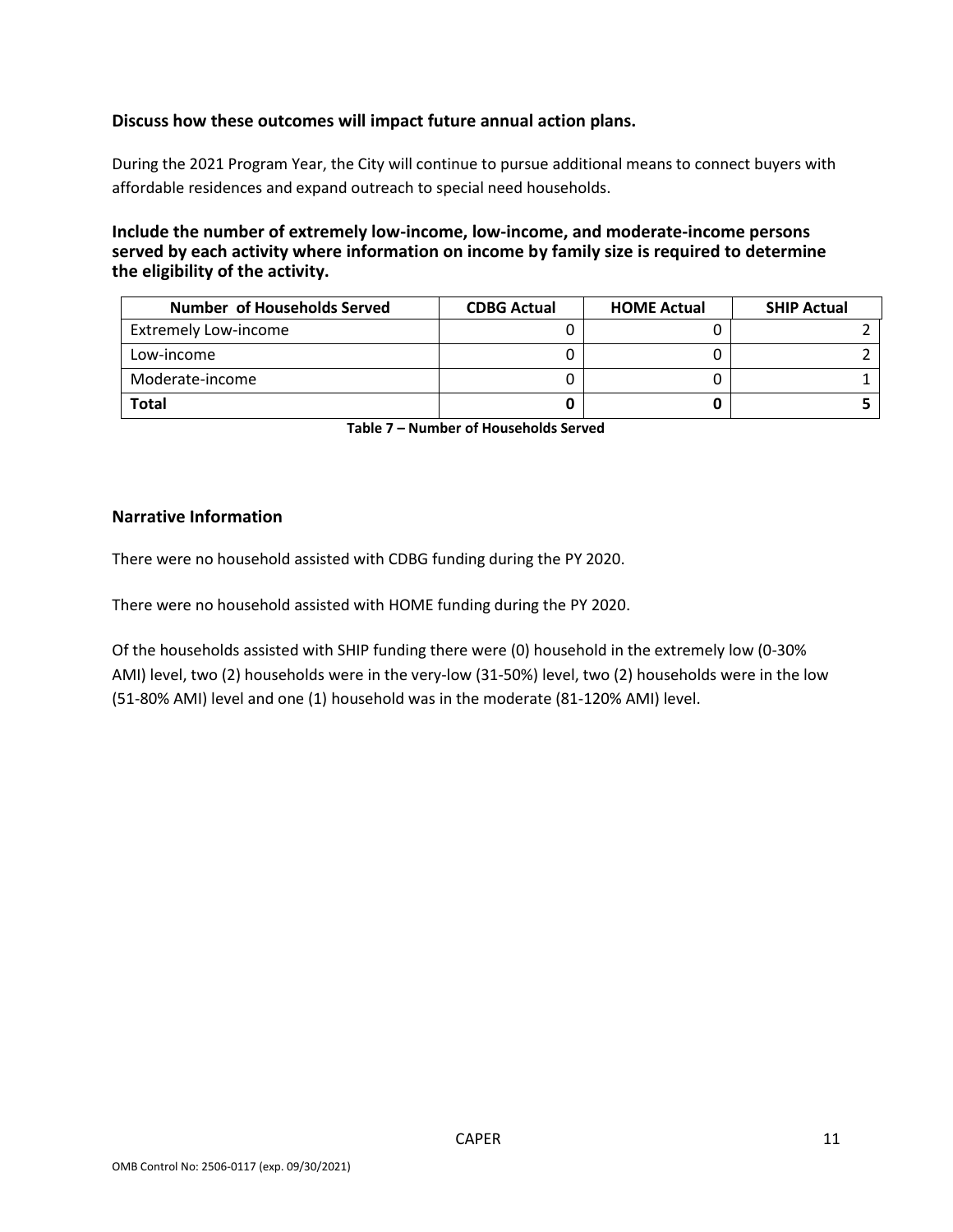## **CR-25 - Homeless and Other Special Needs 91.220(d, e); 91.320(d, e); 91.520(c)**

**Evaluate the jurisdiction's progress in meeting its specific objectives for reducing and ending homelessness through:**

## **Reaching out to homeless persons (especially unsheltered persons) and assessing their individual needs**

The City of Pembroke Pines did not receive any private or public resources targeted to prevent homelessness. The City will coordinate through the Continuum of Care (CoC) process to achieve the goal identified in Broward County's 10 Year Strategic Plan to End Homelessness.

#### **Addressing the emergency shelter and transitional housing needs of homeless persons**

The City do not receive ESG funding.

**Helping low-income individuals and families avoid becoming homeless, especially extremely low-income individuals and families and those who are: likely to become homeless after being discharged from publicly funded institutions and systems of care (such as health care facilities, mental health facilities, foster care and other youth facilities, and corrections programs and institutions); and, receiving assistance from public or private agencies that address housing, health, social services, employment, education, or youth needs**

The City endorsed the County's 10 Year Strategic Plan to End Homelessness and continues to coordinate through the Continuum of Care process to achieve the goals identified. Where contacts are made to the City, the City's program administrator has the responsibility of coordinating the referral process for homelessness and chronic homelessness. The program administrator will also work with other private entities, non-profits, and public institutions to undertake strategies to prevent homelessness or ensure that persons who are homeless are pointed in the right direction for resources. Organizations listed as CoC service providers will be the source for building on the institutional structure.

**Helping homeless persons (especially chronically homeless individuals and families, families with children, veterans and their families, and unaccompanied youth) make the transition to permanent housing and independent living, including shortening the period of time that individuals and families experience homelessness, facilitating access for homeless individuals and families to affordable housing units, and preventing individuals and families who were recently homeless from becoming homeless again**

During Program Year 2005, the City implemented its foreclosure prevention program through the use of State Housing Initiative Partnership (SHIP) funds. Through the foreclosure prevention program, the City will pay 100% of a resident's delinquent mortgage amount up to \$10,000. Prospective beneficiaries must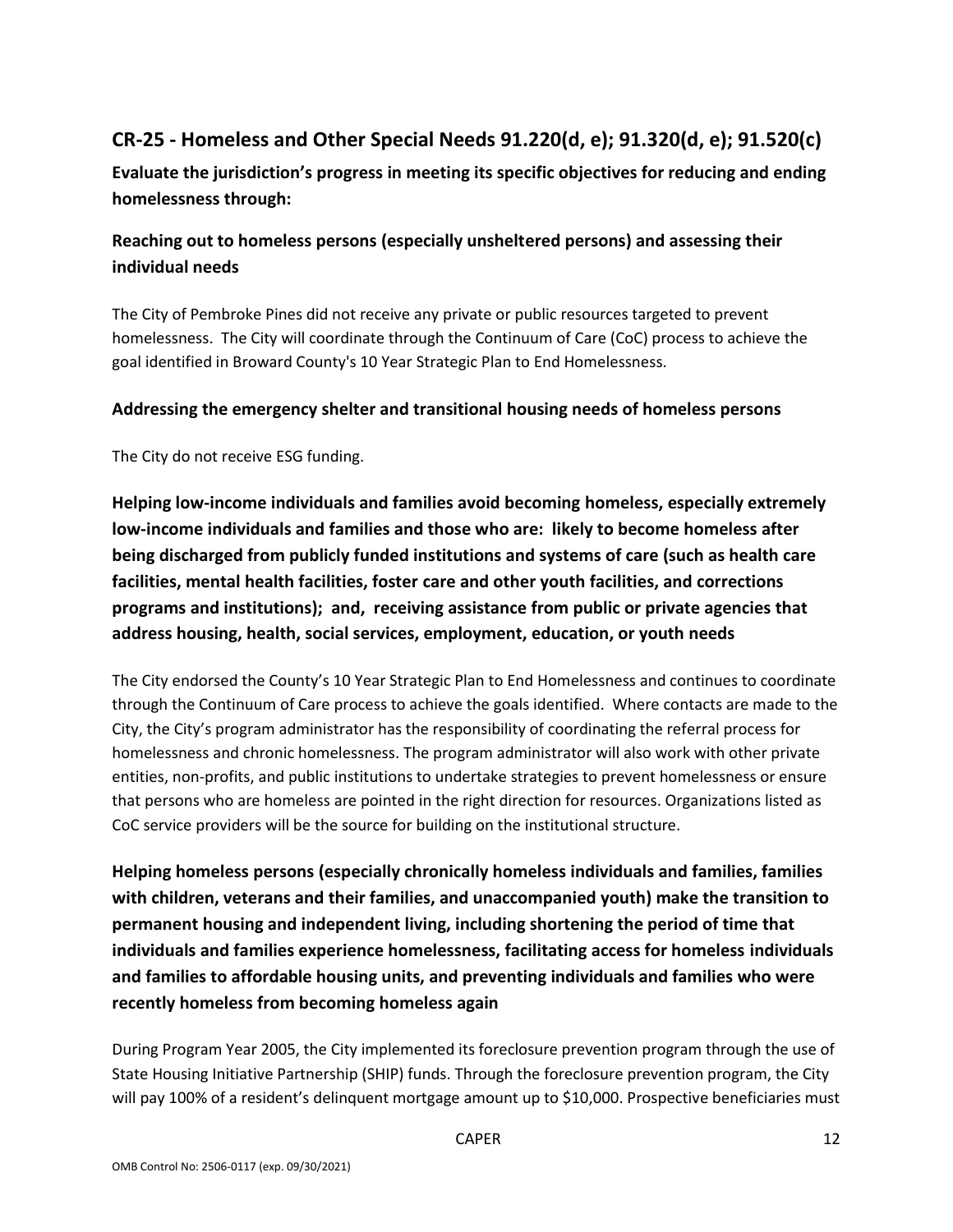show that the nonpayment of their mortgage is due to the following eligible reasons, loss of employment, divorce or separation, death of a spouse, sudden medical expenses

In PY 2020 the City attended quarterly strategic meetings to address homelessness in Broward County but was halted due the COVID-19 Pandemic. The City of Pembroke Pines will continue to work with Broward County's non-profit service organizations to provide shelter and transitional housing to the County's homeless, including those who live in Pembroke Pines. The City continues to work in conjunction with the county and homeless service providers. The City will support and facilitate a coordinated strategy for providing additional shelters to families and individuals in need of assistance. The City's Police Department will continue its policy of assisting homeless individuals and families found on City streets by referring them to emergency shelter and food locations, although they do not track these events.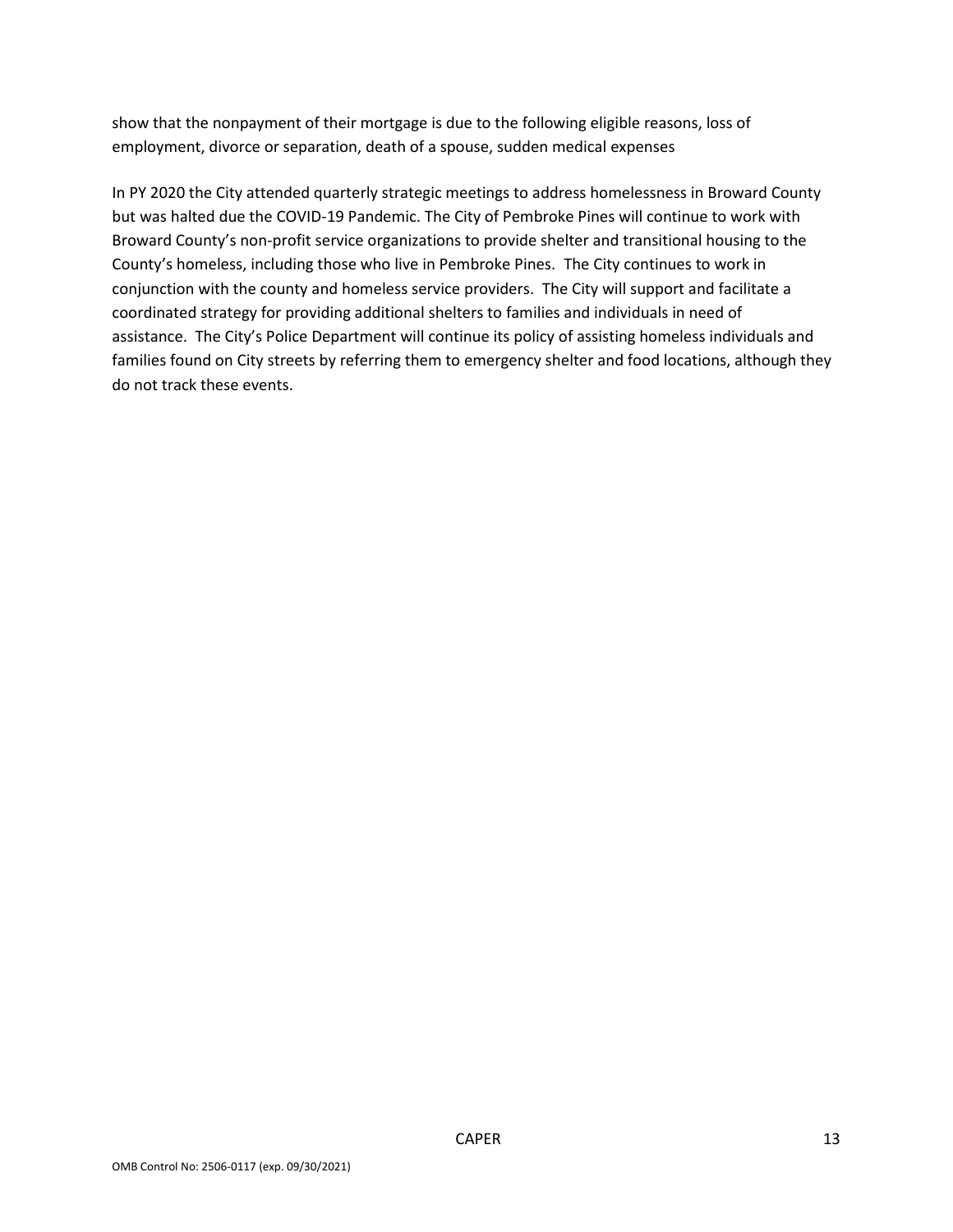## **CR-30 - Public Housing 91.220(h); 91.320(j)**

#### **Actions taken to address the needs of public housing**

The City does not have project based public housing but does disseminate information regarding public housing options, such as Section 8, to clients who call and may need this type of assistance. This is primarily done through the City's program administrator and also directing such clients to the Broward County 211 Help Line.

### **Actions taken to encourage public housing residents to become more involved in management and participate in homeownership**

The City of Pembroke Pines funded a purchase assistance program, which provides zero interest deferred loans to income eligible first-time homebuyers. There were no residents assisted with the purchase assistance program funds in PY 2020 due to the ongoing COVID-19 Pandemic.

#### **Actions taken to provide assistance to troubled PHAs**

No public housing authority has been established within the City of Pembroke Pines. The City maintains an ongoing coordination with the Broward County Housing Authority.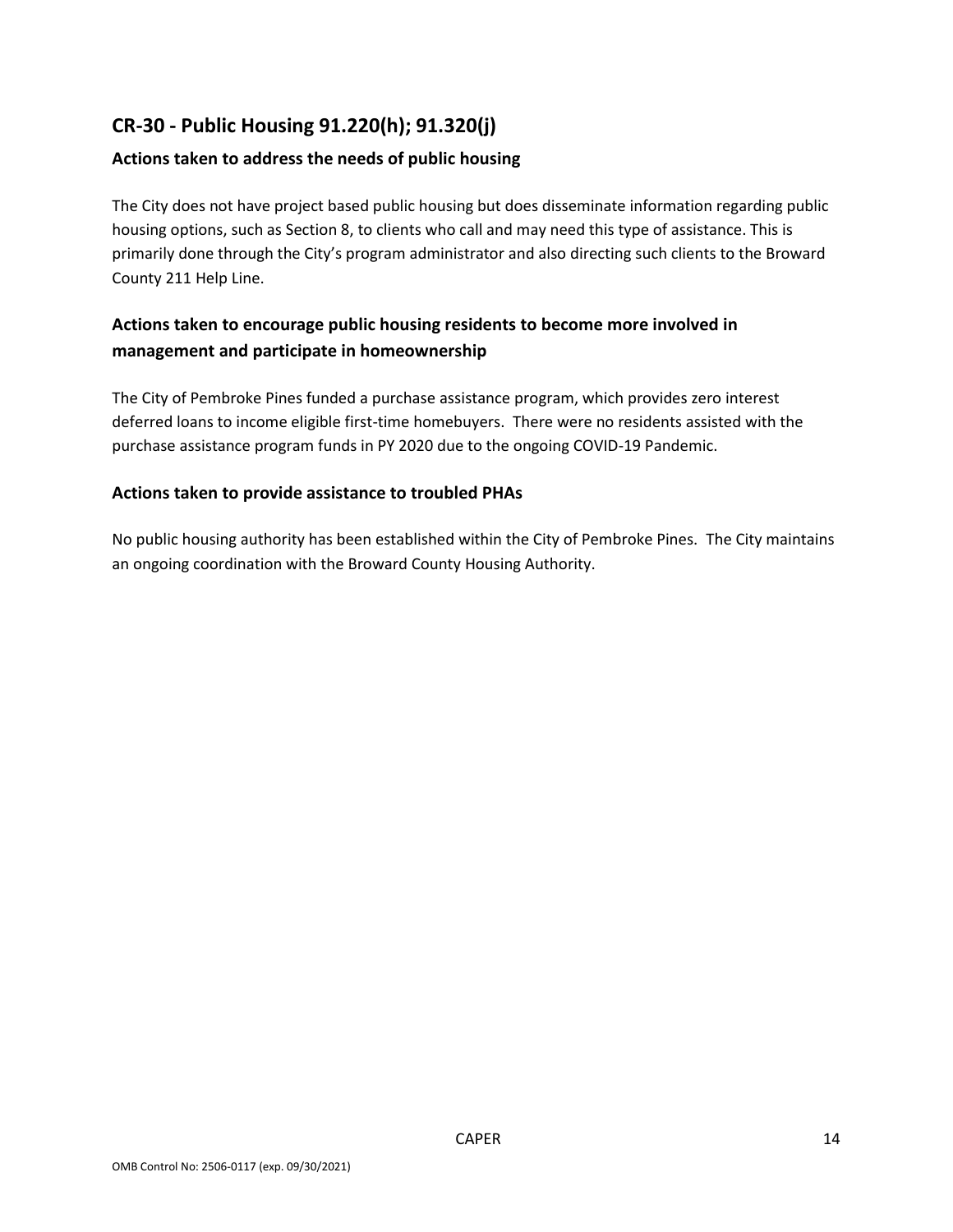## **CR-35 - Other Actions 91.220(j)-(k); 91.320(i)-(j)**

**Actions taken to remove or ameliorate the negative effects of public policies that serve as barriers to affordable housing such as land use controls, tax policies affecting land, zoning ordinances, building codes, fees and charges, growth limitations, and policies affecting the return on residential investment. 91.220 (j); 91.320 (i)**

The relative cost of land and housing as a result of a limited supply and high demand, still remains an impediment to affordable housing for many residents, particularly for low-income, moderate-income, and fixed-income residents. There are few vacant and developable residentially properties within the City, which makes the development of affordable housing difficult due to the increased demand for land (cost) and the associated development requirements.

Strategy: Evaluate the opportunity to increase density of residential land uses to accommodate future housing needs as part of the next Comprehensive Plan update cycle.

#### **Actions taken to address obstacles to meeting underserved needs. 91.220(k); 91.320(j)**

During PY 2020, the City utilized purchase assistance funds to foster new affordable housing units throughout the City.

The City also funded a residential rehabilitation program to address code violations, health and safety related repairs, as well as energy efficiency improvements. The program is also designed to prevent deferred maintenance of the City's affordable housing stock and address accessibility related repairs for special needs households, including elderly and disabled.

In addition, the City's locally-funded sustainable home repair program served to restock the City's affordable housing stock, improving energy and water consumption, and decrease housing costs associated with utility expenses for workforce income households not served with federal and state dollars.

#### **Actions taken to reduce lead-based paint hazards. 91.220(k); 91.320(j)**

The City of Pembroke Pines continued to evaluate lead based paint hazards through several approaches.

Annually, the City contracts the Broward County Public Health Department to determine whether any residents have been diagnosed with high levels of lead and if so, identify where the residents' housing units are located. If incidents are reported, the City will fund lead testing through its CDBG and SHIP housing rehabilitation programs.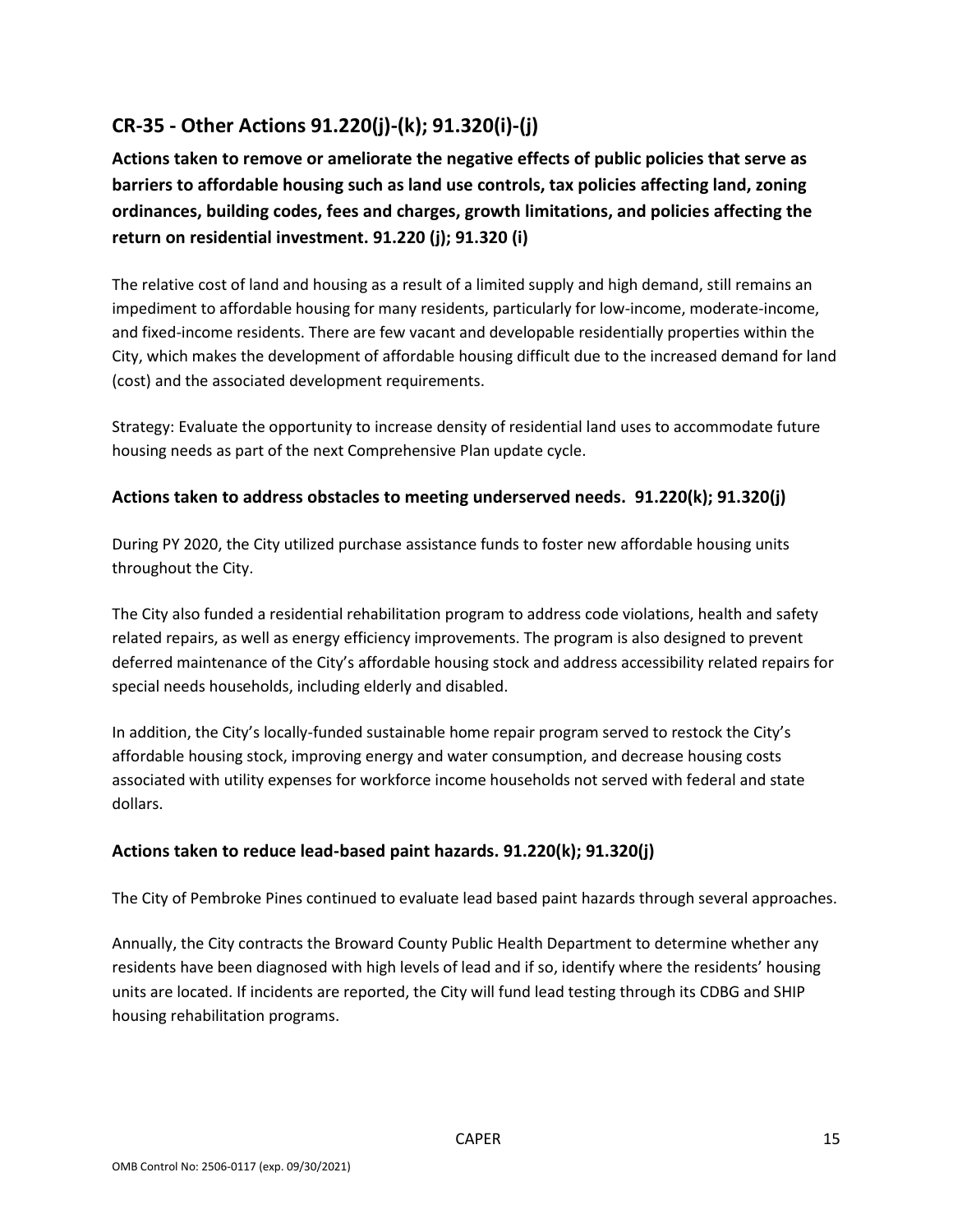In recent years, the federal government has placed more attention on eliminating lead dust and new regulation outline clean-up final clearance procedures. Occupants must receive notification of leadbased paint hazards. In general, for homes built prior to January 1, 1978, all lead-based paint must be either stabilized or removed; and dust testing must be performed after the paint has been disturbed to ensure that a house is lead-safe. The pamphlet, "Protect Your Family from Lead in Your Home" is given to each individual seeking residential rehabilitation grant assistance. The pamphlet explains the effects of lead on adults and children. All homes receiving CDBG funds and meet the criteria for lead-based paint are being tested within Pembroke Pines.

#### **Actions taken to reduce the number of poverty-level families. 91.220(k); 91.320(j)**

The City of Pembroke Pines employs an anti-poverty strategy that emphasizes education and opportunity for its residents. This strategy is employed from its charter school system to its various coordinated community development programs, housing programs, and local transportation systems.

#### **Actions taken to develop institutional structure. 91.220(k); 91.320(j)**

During Program Year 2020, the City continued to coordinate with local non-profit housing and social service providers to develop and enhance the County's collective system.

## **Actions taken to enhance coordination between public and private housing and social service agencies. 91.220(k); 91.320(j)**

The City of Pembroke Pines works closely with multiple local non-profit and public housing providers.

## **Identify actions taken to overcome the effects of any impediments identified in the jurisdictions analysis of impediments to fair housing choice. 91.520(a)**

As part of the 2020-2024 Consolidated Planning process to realign planning cycles with Broward County HOME Consortium members, the City completed its Analysis of Impediments to Fair Housing Choice. In addition, the City is a sponsor of the annual Broward County Fair Housing Symposium provided by HOPE, Inc. This support continued in PY 2020.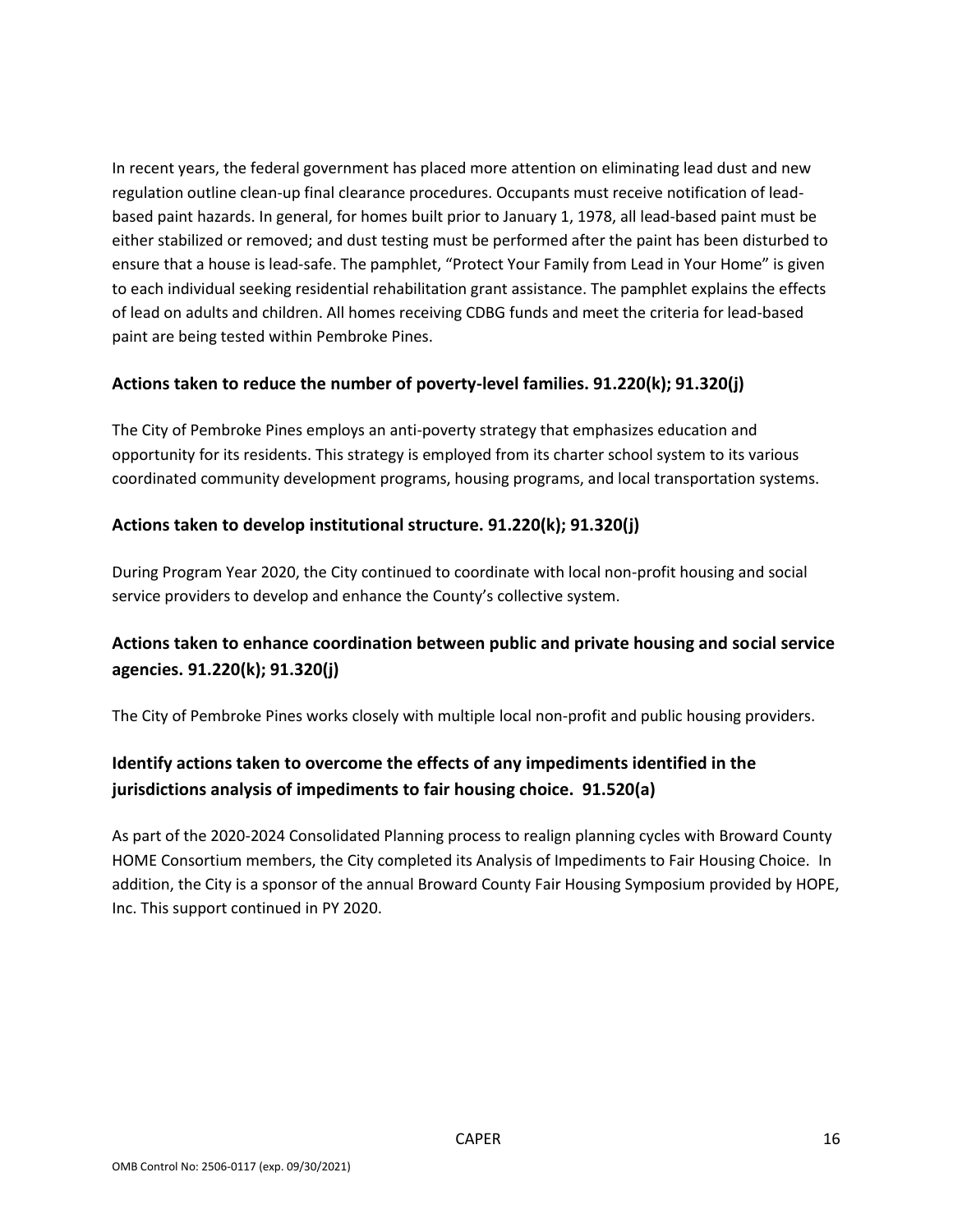## **CR-40 - Monitoring 91.220 and 91.230**

**Describe the standards and procedures used to monitor activities carried out in furtherance of the plan and used to ensure long-term compliance with requirements of the programs involved, including minority business outreach and the comprehensive planning requirements**

The City of Pembroke Pines continued to monitor activities under its Federal grant program and initiate monitoring plans for new programs as they are developed to meet the specific requirements of those programs. Key elements of the monitoring plan are:

- 1. Select contractor and negotiate a project or activity specific agreement which identifies and quantifies the activities to be implemented and includes a budget showing the specific expenditures authorized.
- 2. Require monthly status reports and establish an onsite monitoring schedule based on the nature and complexity of the activity and the amount of the funds involved.
- 3. Provide technical assistance and training when contractors request or require it.
- 4. Review request for payment or reimbursement to assure that proper documentation is provided and that expenditures are for eligible activities under applicable rules and regulations and authorized under the sub recipient agreement.
- 5. Assure contractors meet Federal single audit requirements and review audits to assure that concerns and findings are addressed.
- 6. Assure compliance with other program requirements, such as labor standards and fair housing laws, through in-depth monitoring and program review.

#### **Citizen Participation Plan 91.105(d); 91.115(d)**

## **Describe the efforts to provide citizens with reasonable notice and an opportunity to comment on performance reports**.

Citizens will be afforded the opportunity to submit their comments on the PY 2020 CAPER during the public comment period scheduled for November 29, 2021 through December 13, 2021. Any such comments will be duly considered and summarized as appropriate.